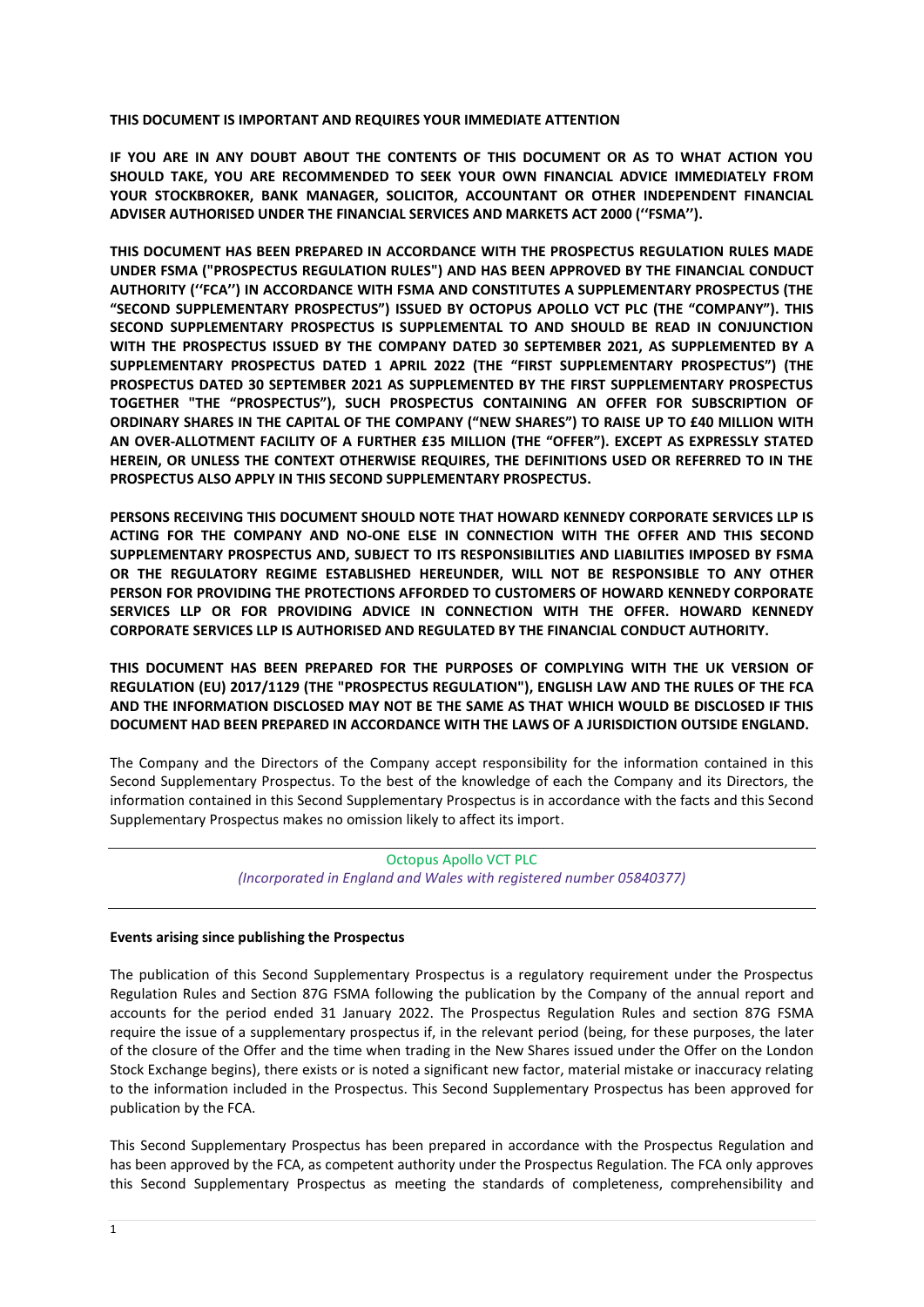consistency imposed by the Prospectus Regulation and such approval shall not be considered as an endorsement of the securities or the issuers that are the subject of the Prospectus.

Save as otherwise amended in this Second Supplementary Prospectus, the Offer is being made on the terms and subject to the conditions set out in full in the Prospectus. Investors who have already submitted Application Forms for Offer Share in the Company, and who have not yet received an allotment of those New Shares, may withdraw such applications under Prospectus Regulation Rule 3.4.1UK and Article 23 of the Prospectus Regulation, with the Company accepting withdrawals of such applications until 5pm on 31 May 2022. Investors should seek their own legal advice in regard to such withdrawal rights. Investors who wish to withdraw their applications for New Shares should contact Octopus Investments Limited on telephone number 0800 316 2295 (no investment advice can be given). Withdrawals of applications can only be made by telephone.

Copies of this Second Supplementary Prospectus, the First Supplementary Prospectus and the Prospectus may be viewed on the National Storage Mechanism (NSM) of the FCA at https://data.fca.org.uk/#/nsm/nationalstoragemechanism and this Second Supplementary Prospectus, the First Supplementary Prospectus and the Prospectus are available free of charge from the registered office of the VCTs at 33 Holborn, London, EC1N 2HT.

## **1. The Company's financial results for the year ended 31 January 2022**

1.1 On 19 May 2022, The Company announced its financial results for the year ended 31 January 2022 (the "Accounts"). The Company's auditors, BDO LLP, have reported on the Accounts without qualification and without statements under sections 495 to 497 Companies Act 2006.

The Accounts were prepared in accordance with Financial Reporting Standard 102 and contain a description of the Company's financial condition, changes in financial condition and results of operation for the financial year ended 31 January 2022 and are being incorporated by reference into this Second Supplementary Prospectus. In the Accounts, the Company reported that as at 31 January 2022 its net assets were £263m, giving a net asset value per Share of 50.2p.

Copies of the Accounts are available on the Company's website http://www.octopusinvestments.com. The parts of the Accounts which are not incorporated into this Second Supplementary Prospectus by reference are either not relevant for investors or are covered elsewhere in this Second Supplementary Prospectus or the Prospectus.

### 1.2 Documents incorporated by reference

To the extent that there is any inconsistency between any statement in or incorporated by reference in this Second Supplementary Prospectus and any other statement in or incorporated by reference in the Prospectus, the statements in or incorporated by reference in this Second Supplementary Prospectus will prevail.

The information set out below relating to the Company is incorporated by reference in this document and is available as indicated above.

As a result of the publication of the Accounts, the financial information relating to the Company in Part Three of the Prospectus ("Financial Information Relating to the Company") is hereby supplemented as follows: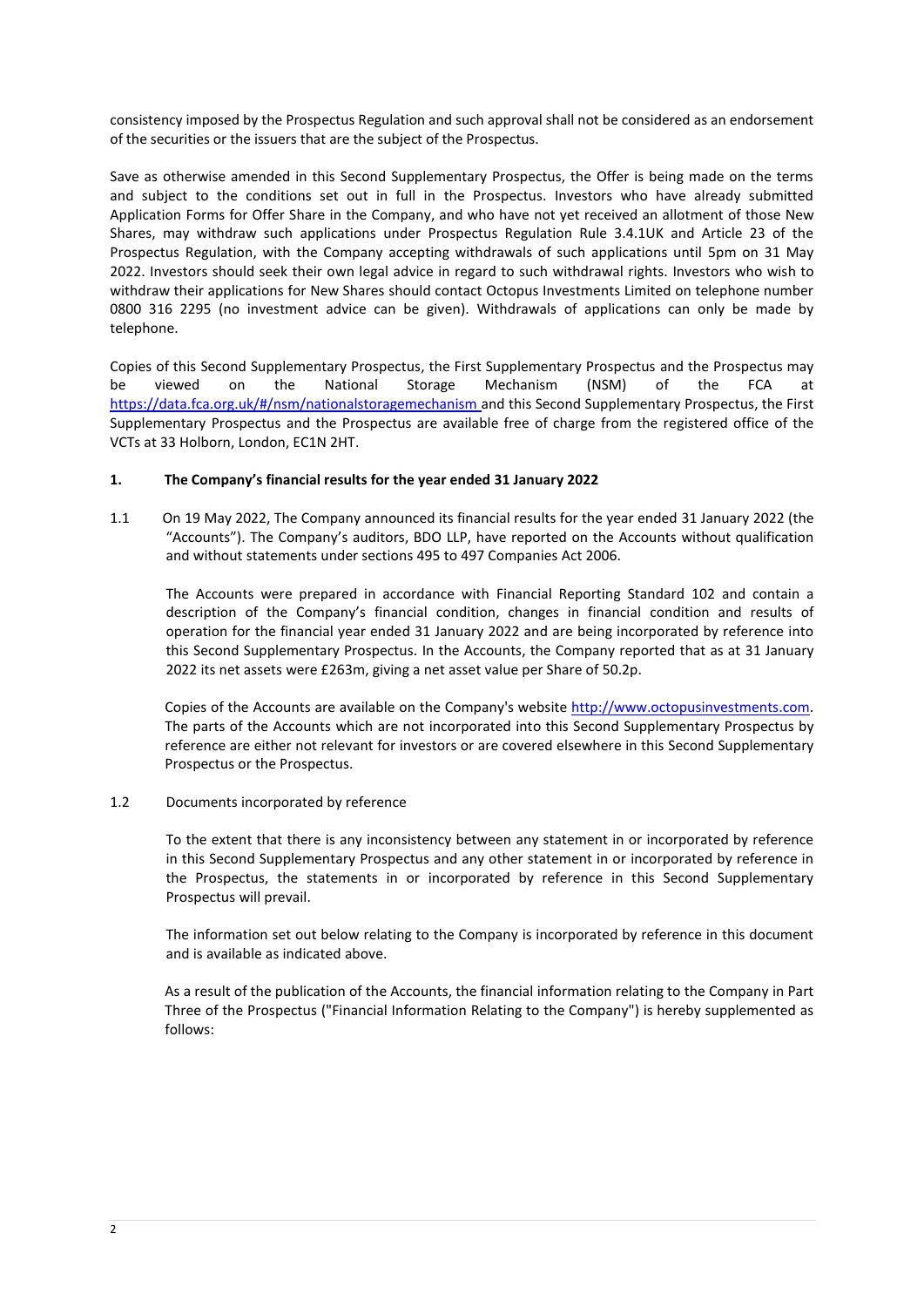| Information incorporated by reference                           | Page references of the Accounts |
|-----------------------------------------------------------------|---------------------------------|
| <b>Balance Sheet</b>                                            | Page 44                         |
| Income Statement (or equivalent)                                | Page 43                         |
| Statement showing all changes in equity (or<br>equivalent note) | Page 45                         |
| <b>Cash Flow Statement</b>                                      | Page 46                         |
| <b>Accounting Policies and Notes</b>                            | Pages 47-61                     |
| Auditor's Report                                                | Pages 37 - 42                   |

| Performance Summary          | Page 1      |
|------------------------------|-------------|
| <b>Results and Dividends</b> | Page 14     |
| <b>Investment Policy</b>     | Page 12     |
| Outlook                      | Page 3, 5   |
| Manager's Review             | Pages 4-11  |
| Portfolio Summary            | Pages 6     |
| <b>Business Review</b>       | Pages 12-19 |
| <b>Valuation Policy</b>      | Page 6      |

# 1.3 Supplements to the Summary

As a result of the publication of the Accounts, the information relating to the Company in the summary section which forms part of the Prospectus is hereby supplemented as follows:

| What is the key                                      |                                                              |                                                                 |
|------------------------------------------------------|--------------------------------------------------------------|-----------------------------------------------------------------|
| financial<br>information<br>regarding the<br>issuer? |                                                              | Audited Financial Results for the Year<br>Ended 31 January 2022 |
|                                                      | Net assets (£'000)                                           | 262,959                                                         |
|                                                      | <b>Issued Shares</b>                                         | 523,651,962                                                     |
|                                                      | Net asset value per Share (p)                                | 50.2                                                            |
|                                                      | Net profit/loss before taxation (£'000)                      | 31,457                                                          |
|                                                      | before<br>operating<br>Total<br>income<br>expenses (£'000)   | 47,137                                                          |
|                                                      | Performance<br>(accrued/paid)<br>fee<br>(E'000)              | 8,797                                                           |
|                                                      | Investment<br>fee<br>management<br>(accrued/paid) (£'000)    | 4,712                                                           |
|                                                      | Any other material fees paid to service<br>providers (£'000) |                                                                 |
|                                                      | Revenue return after expenses and                            | $-1,089$                                                        |